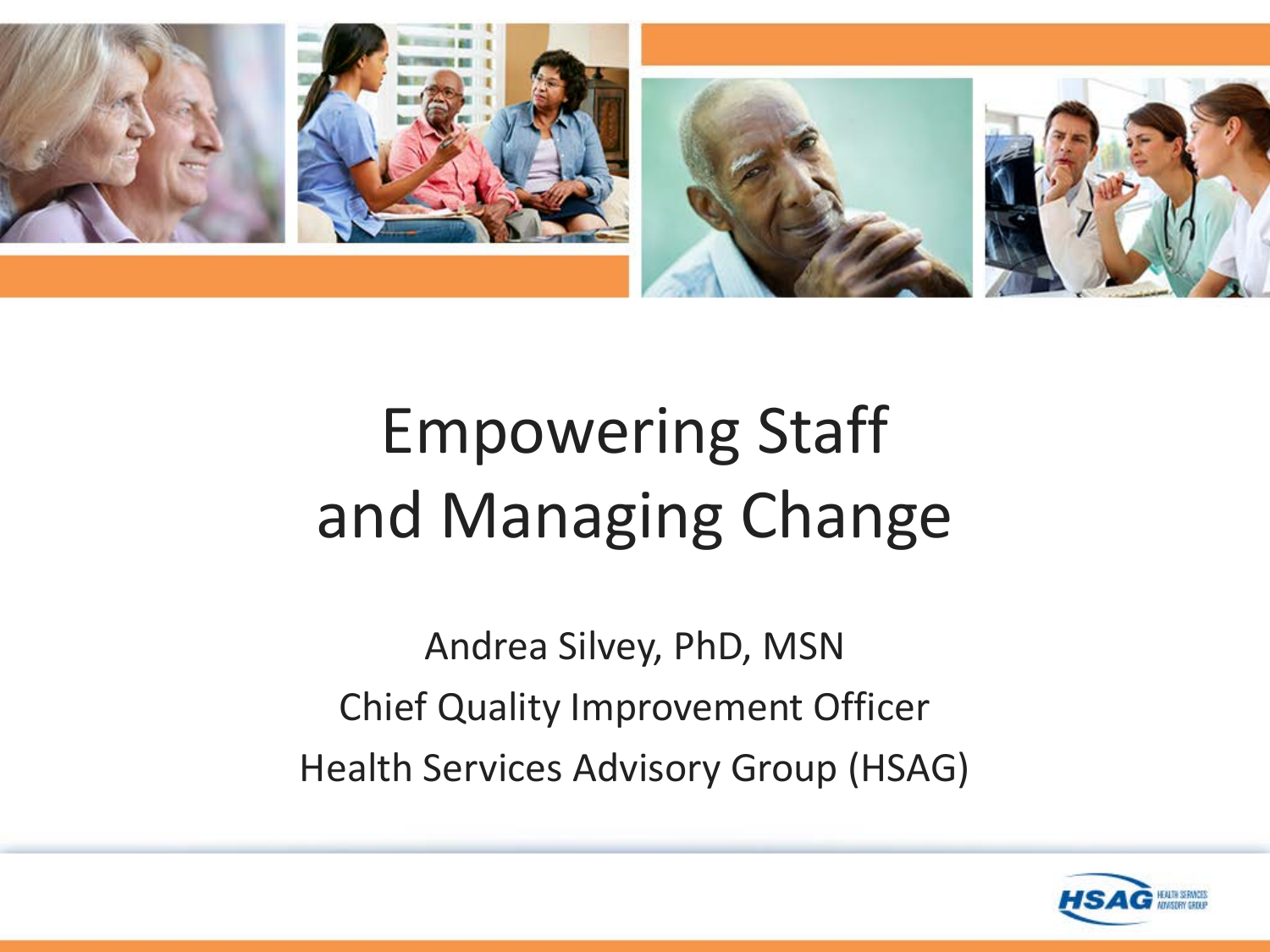

# The Relationship Between Empowering Staff and Managing Change

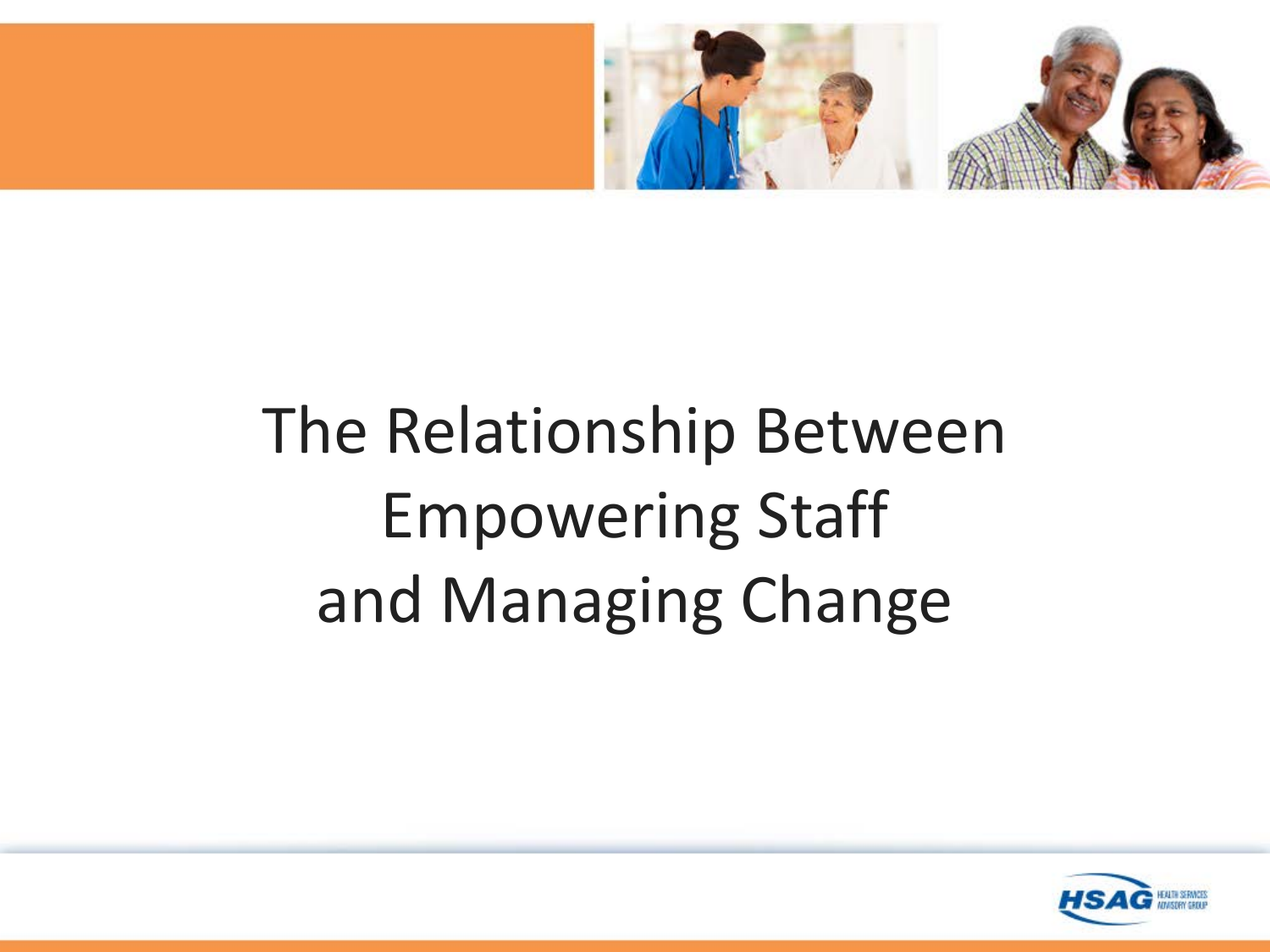#### Two Different Systems— Two Different Approaches: Mutual Goal

- Goal for managing change
- Goal for empowering staff
	- Create an environment to support safe care and positive clinical outcomes for your patients

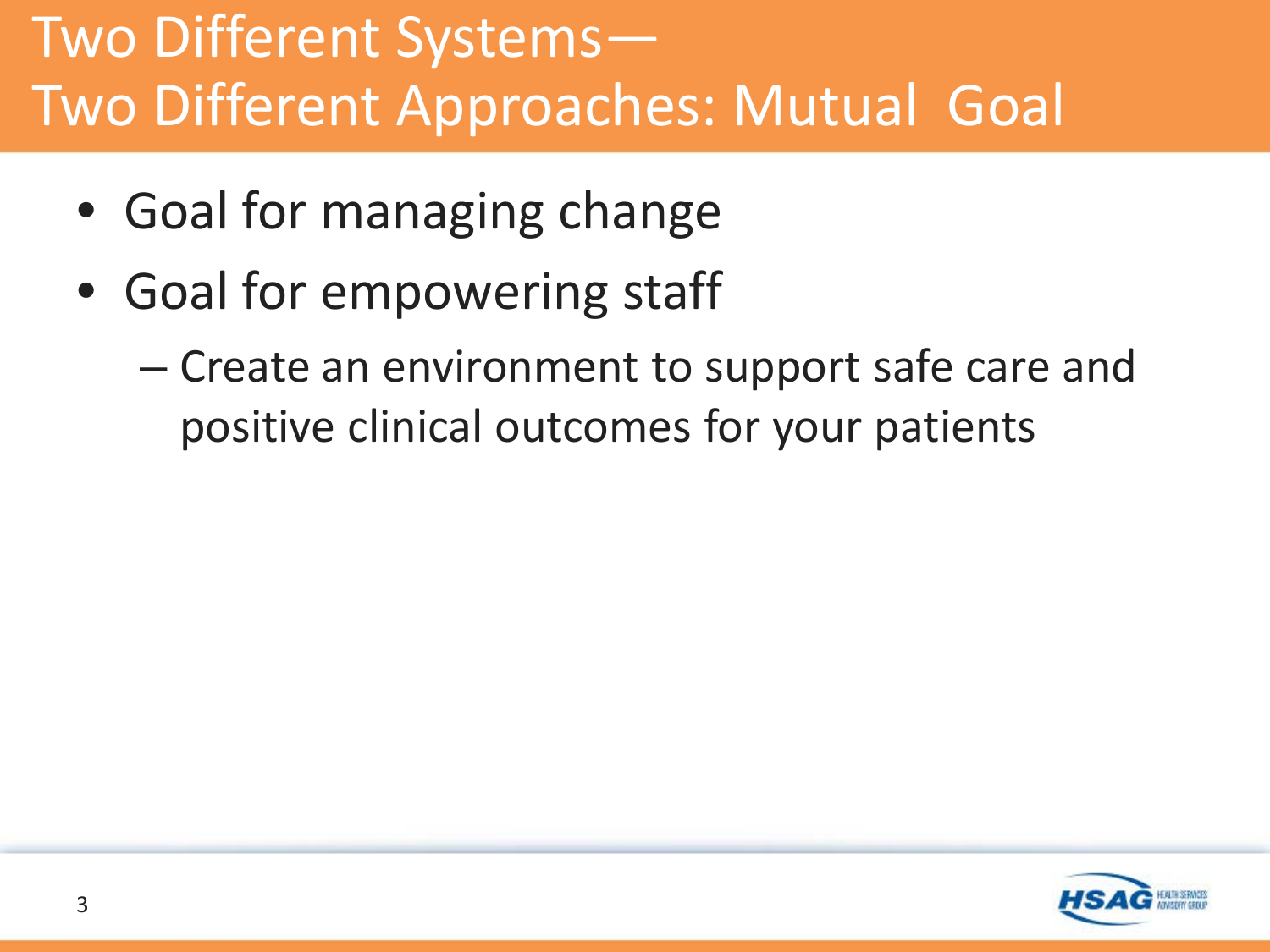### Empowering Staff Is the Key to Managing Change

- Empowering staff creates ownership and accountability for the work they perform
- Creating ownership and accountability provides the environment necessary to successfully manage change

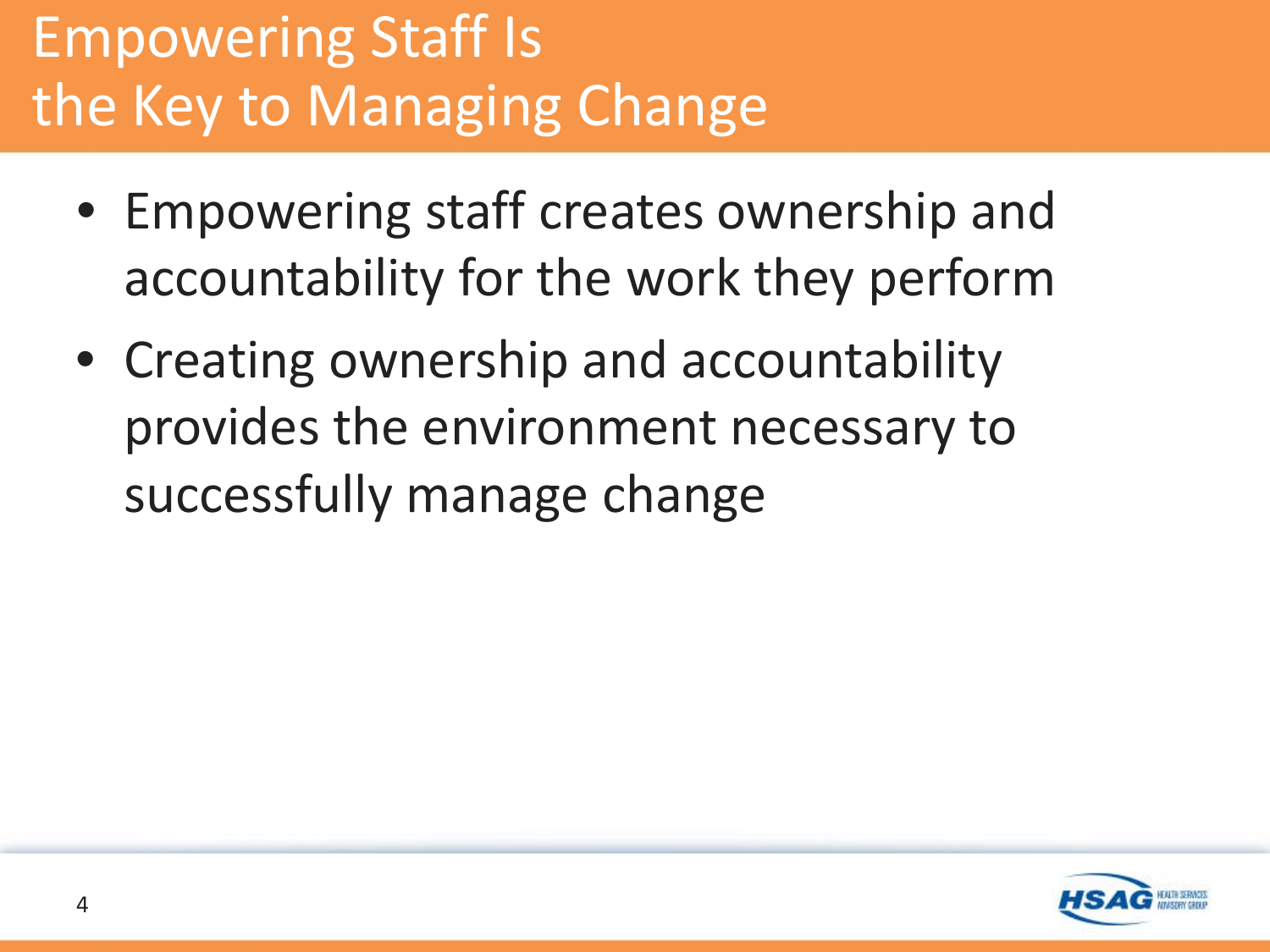## The Art and Science to Managing Staff and Quality

- Managing staff is a social art
	- Conversations matter
	- Anything that erodes relationships erodes performance
- Managing change is a quality science
	- Quality improvement frameworks
	- Evidence-based practices

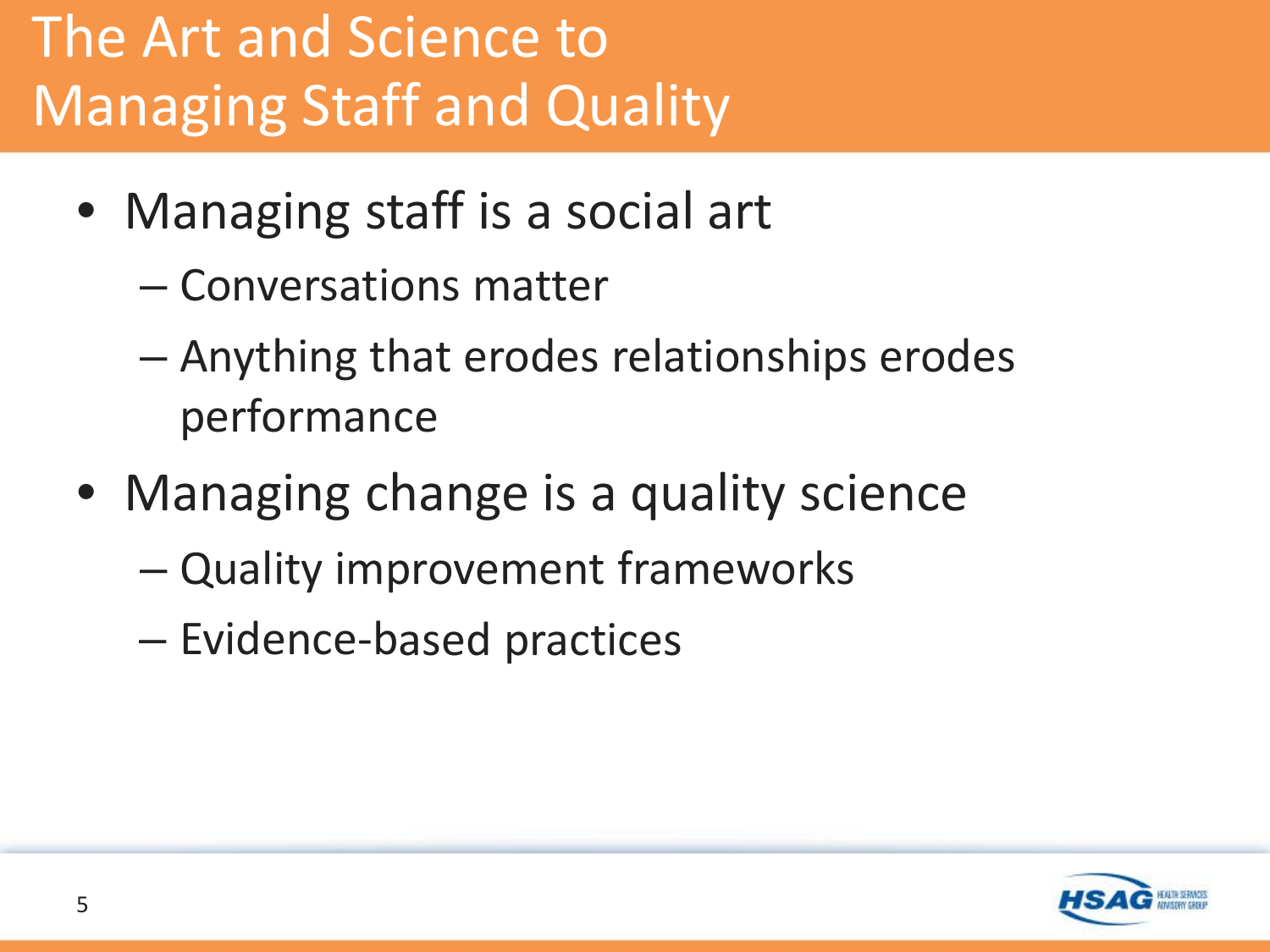#### Managerial Actions and Environment to Improve Ownership and Accountability

• Empowering staff creates ownership and accountability for the work they perform

| Ownership         | <b>Accountability</b> |
|-------------------|-----------------------|
| • Connection      | <b>Roles</b>          |
| • Collaboration   | <b>Expectations</b>   |
| • Opportunity     | • Feedback            |
| · Autonomy/choice | • Measurement         |
| • Meaning         | • Evaluation          |
| Fun               | • Rewards/recognition |
| • Challenge       | • Consequences        |
|                   |                       |

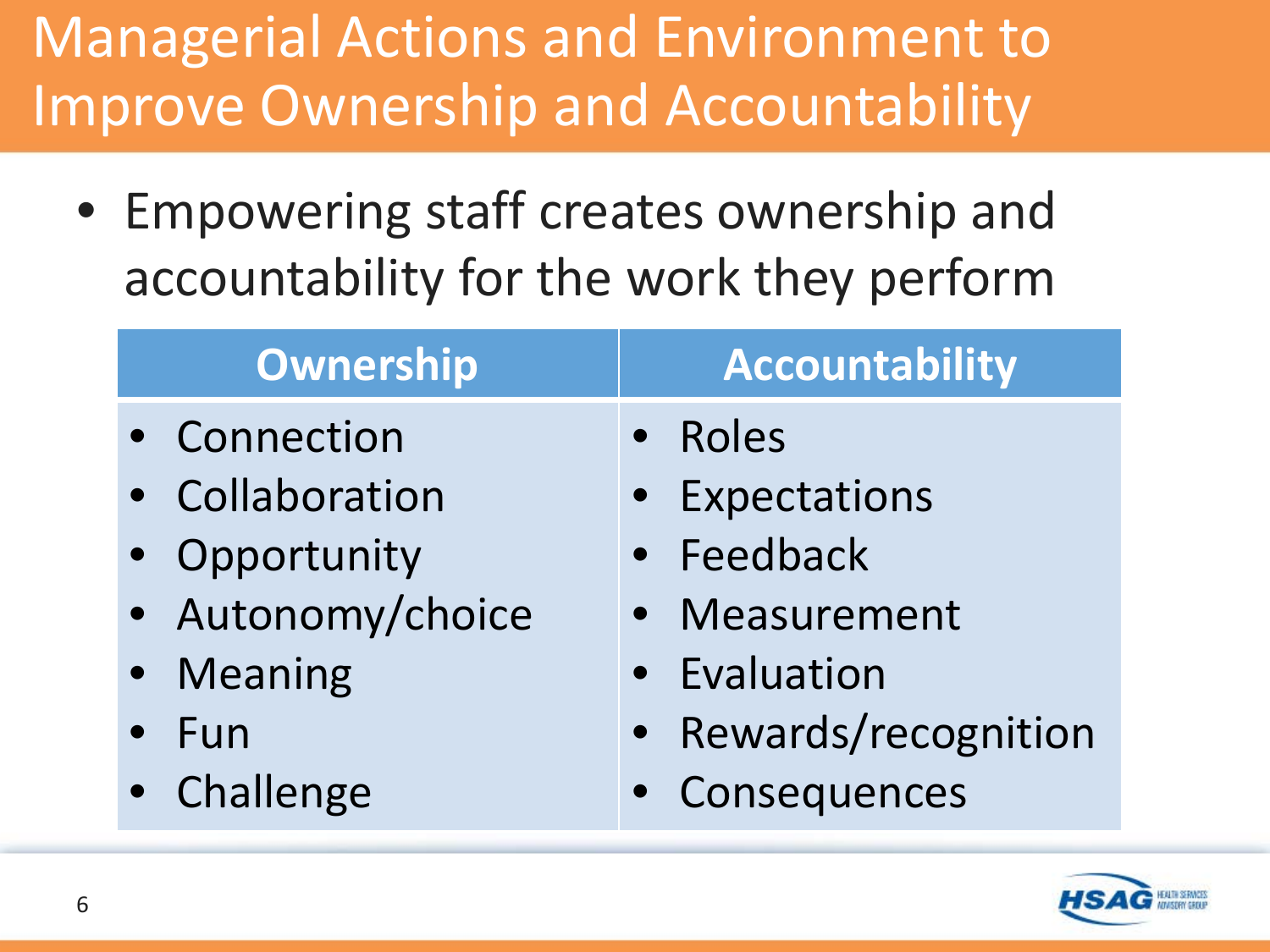#### Discussion Starters

- Questions to consider:
	- Do you spend more time on activities that build accountability or ownership?
	- How do your physicians participate in your quality improvement projects?

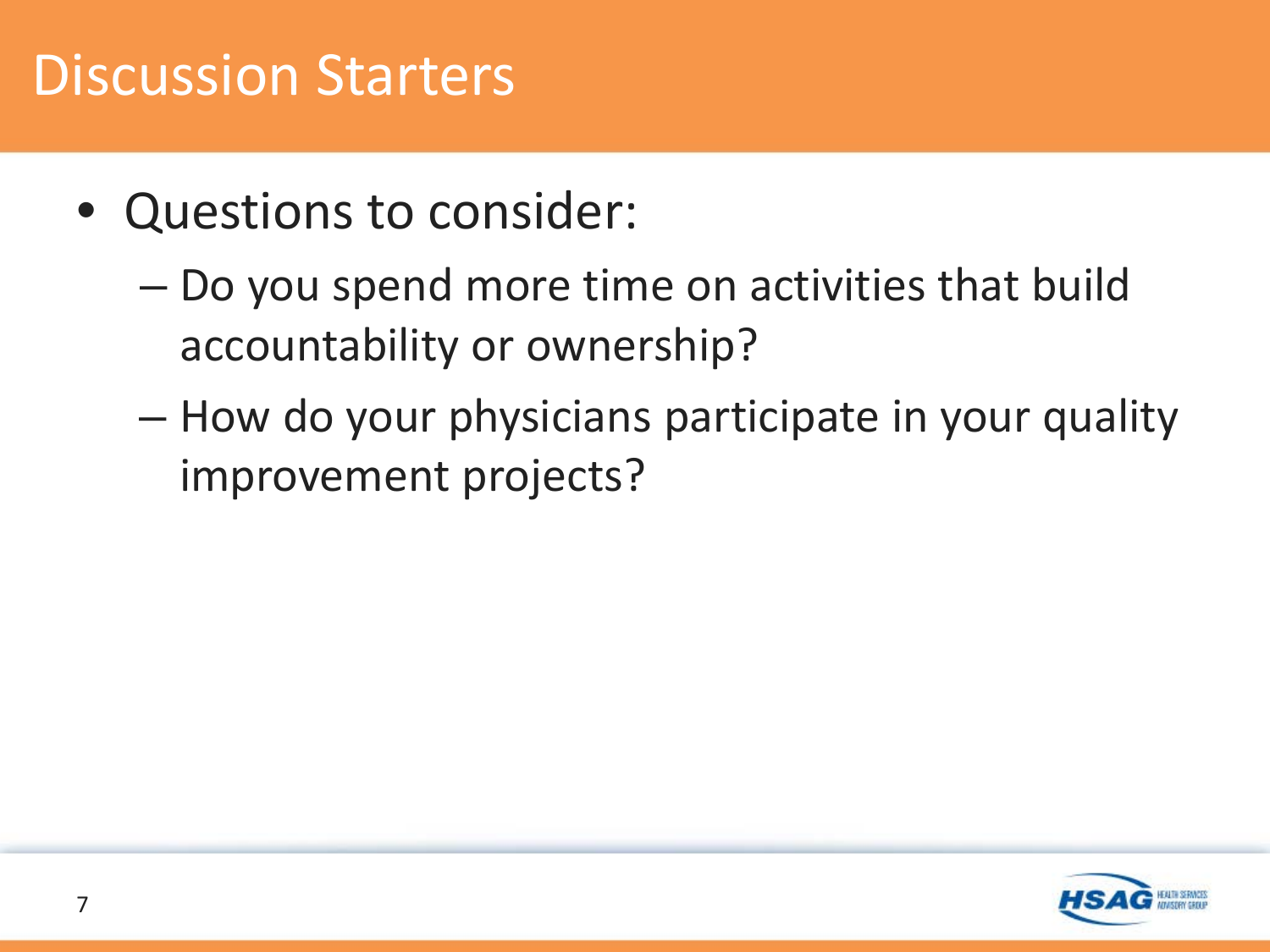

## Managing Change

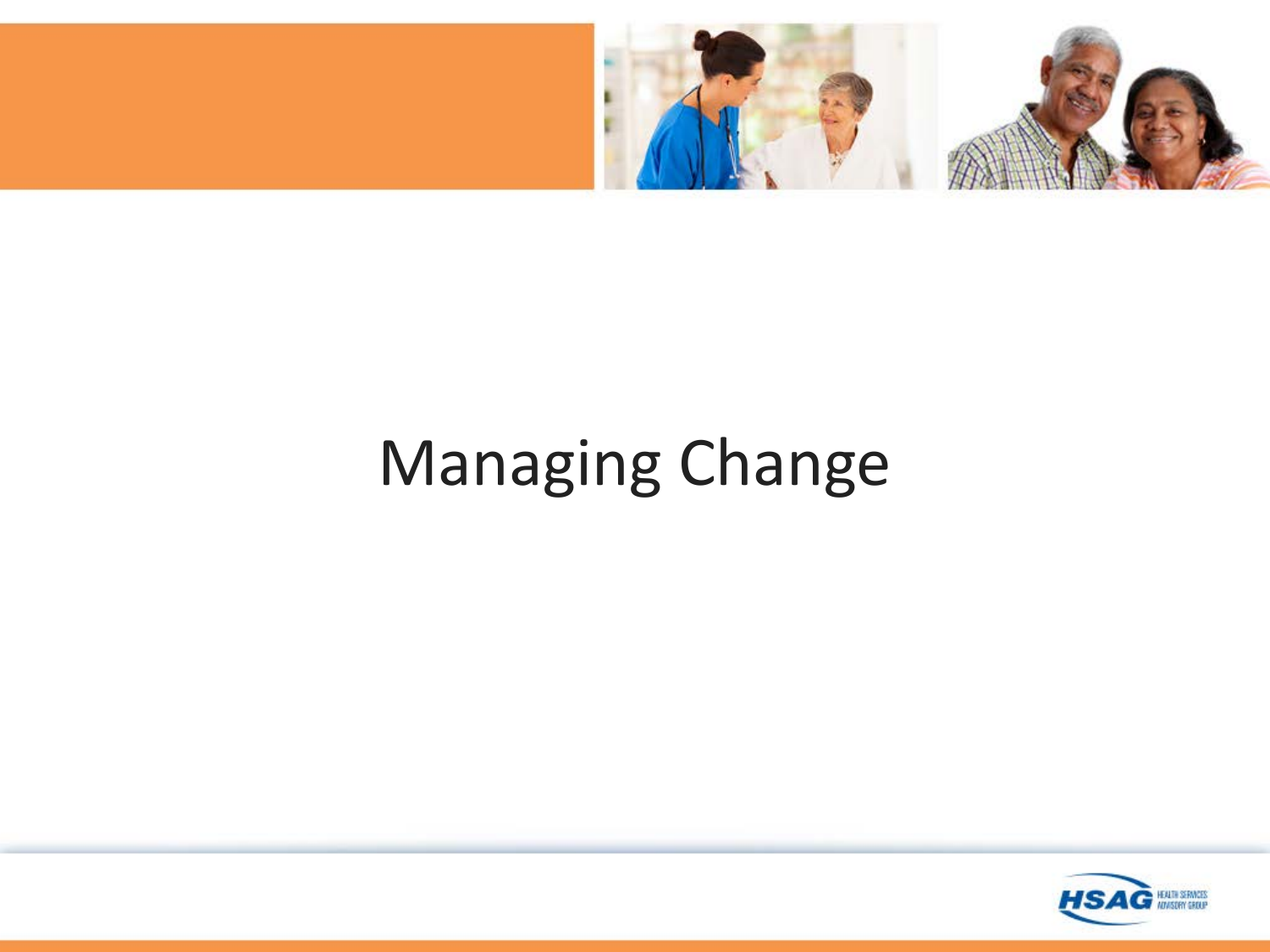#### Quality Improvement Science Framework

- What are we trying to accomplish?
- How will we know that the change is an improvement?
- What changes can we make that will result in an improvement?
- Plan
- Do
- Study
- Act



F

O

C

U

S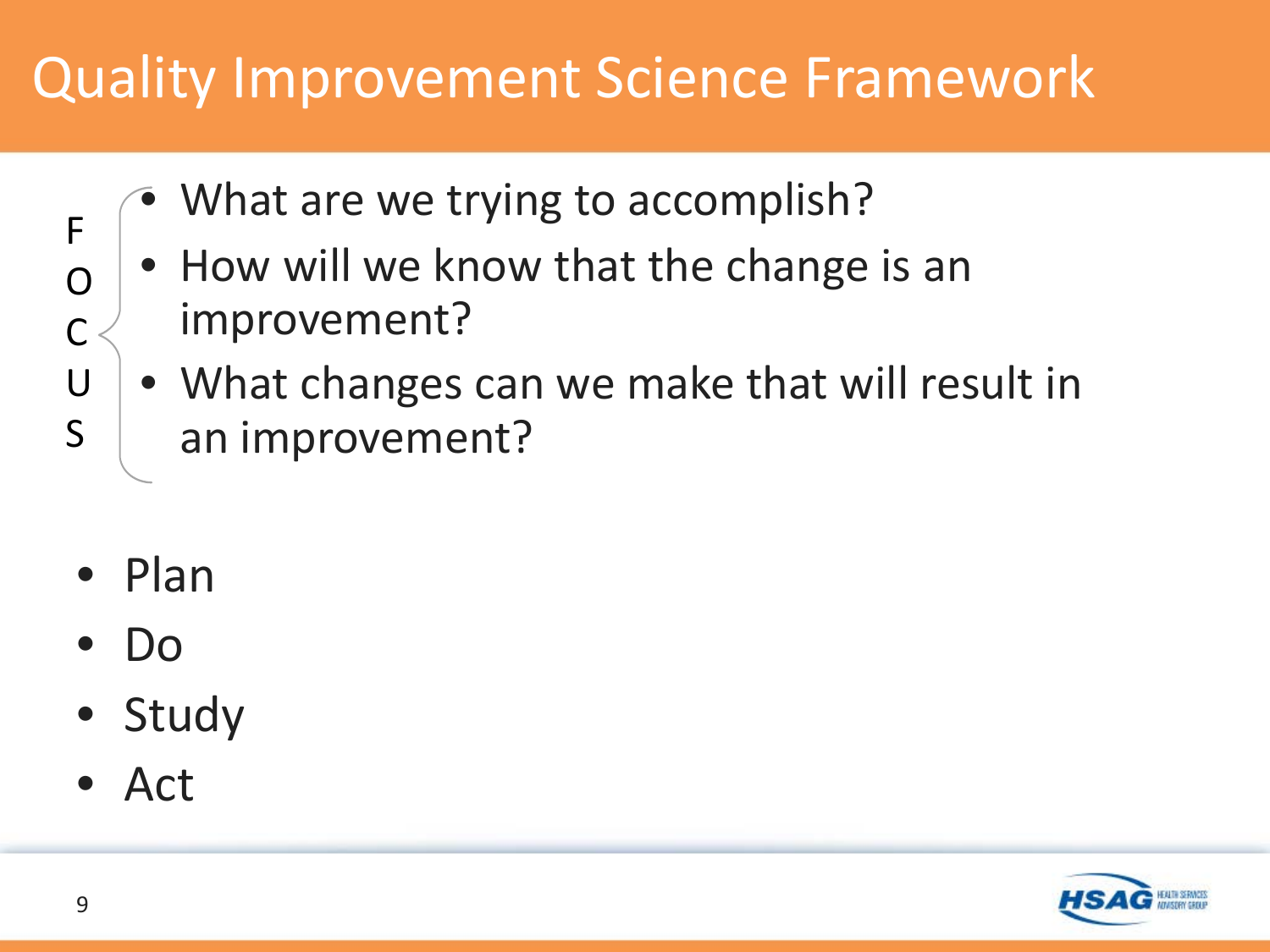#### FOCUS Model: Pre-Planning for PDSA Activity

The model's name is an acronym that describes the basic components of the improvement process. The steps include:

F ind a process to improve

O rganize an effort to work on improvement

C larify current knowledge of the process

U nderstand process variation and capability

S elect a strategy for continued improvement

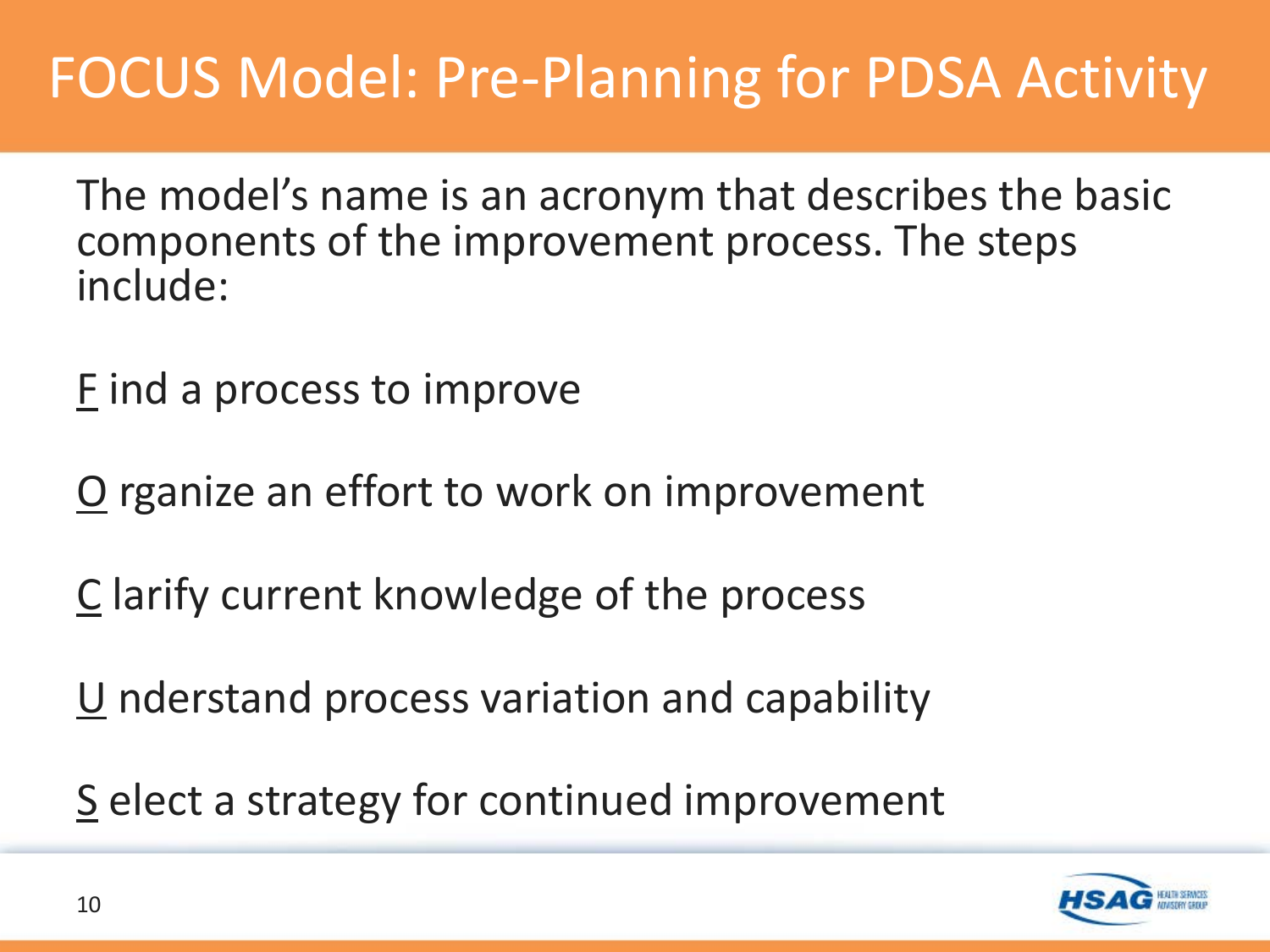#### Team Member Roles in Managing Quality

- Team sponsor
- Operational leader
- Subject matter expert
- Quality improvement (QI) expert
- Day-to-day leader
- Frontline staff
- Administrative leader

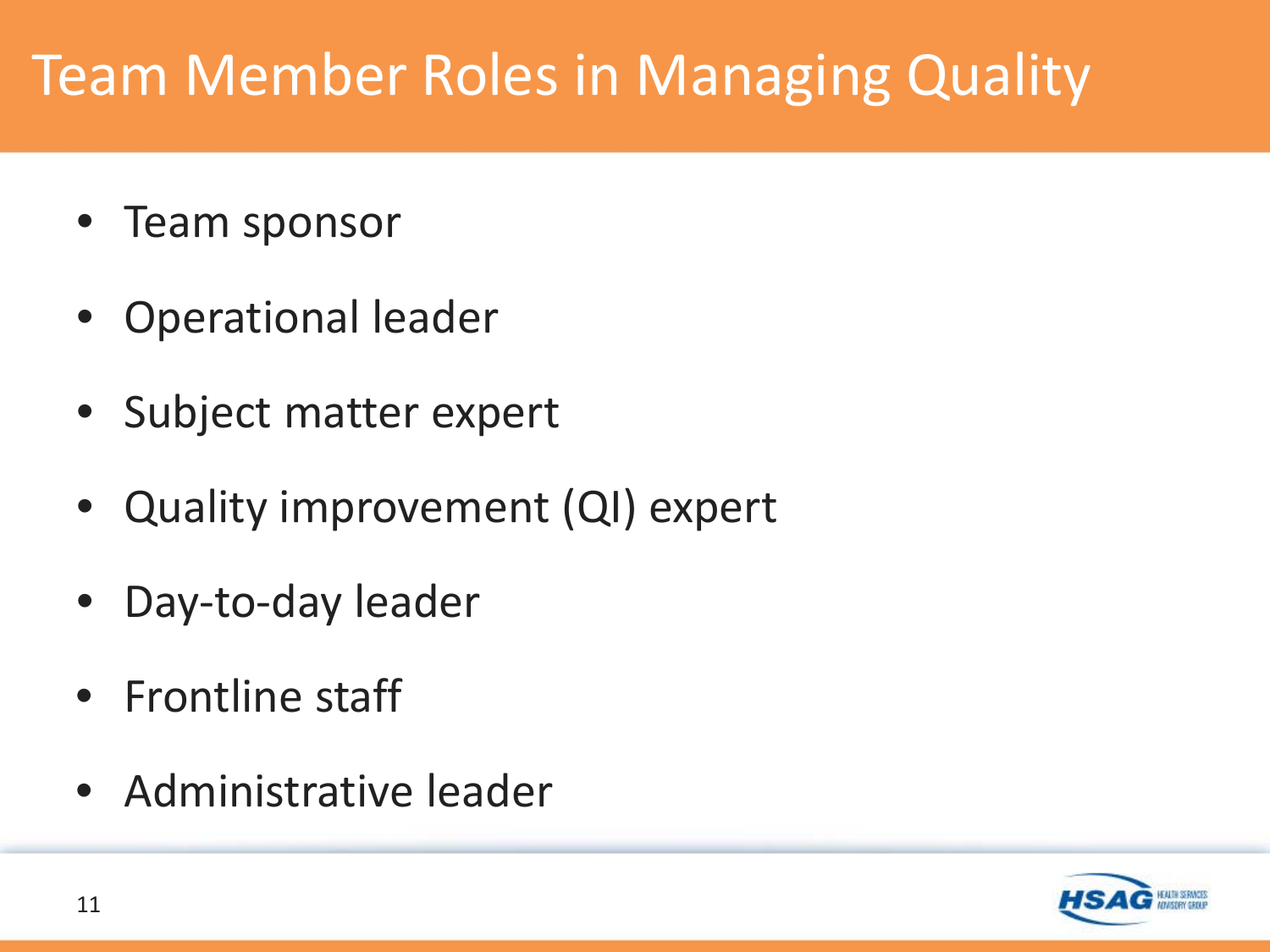## The Bottom Line: Committed, Engaged, Supportive Leadership

Leadership's role in empowering staff and managing change:

- Provide resources, remove barriers, shape the environment
- Develop processes to hear the voices of patients and families and apply their input in the design and improvement of care processes.
- Engage the medical staff as meaningful partners in the development and implementation of the patient safety/quality strategy.

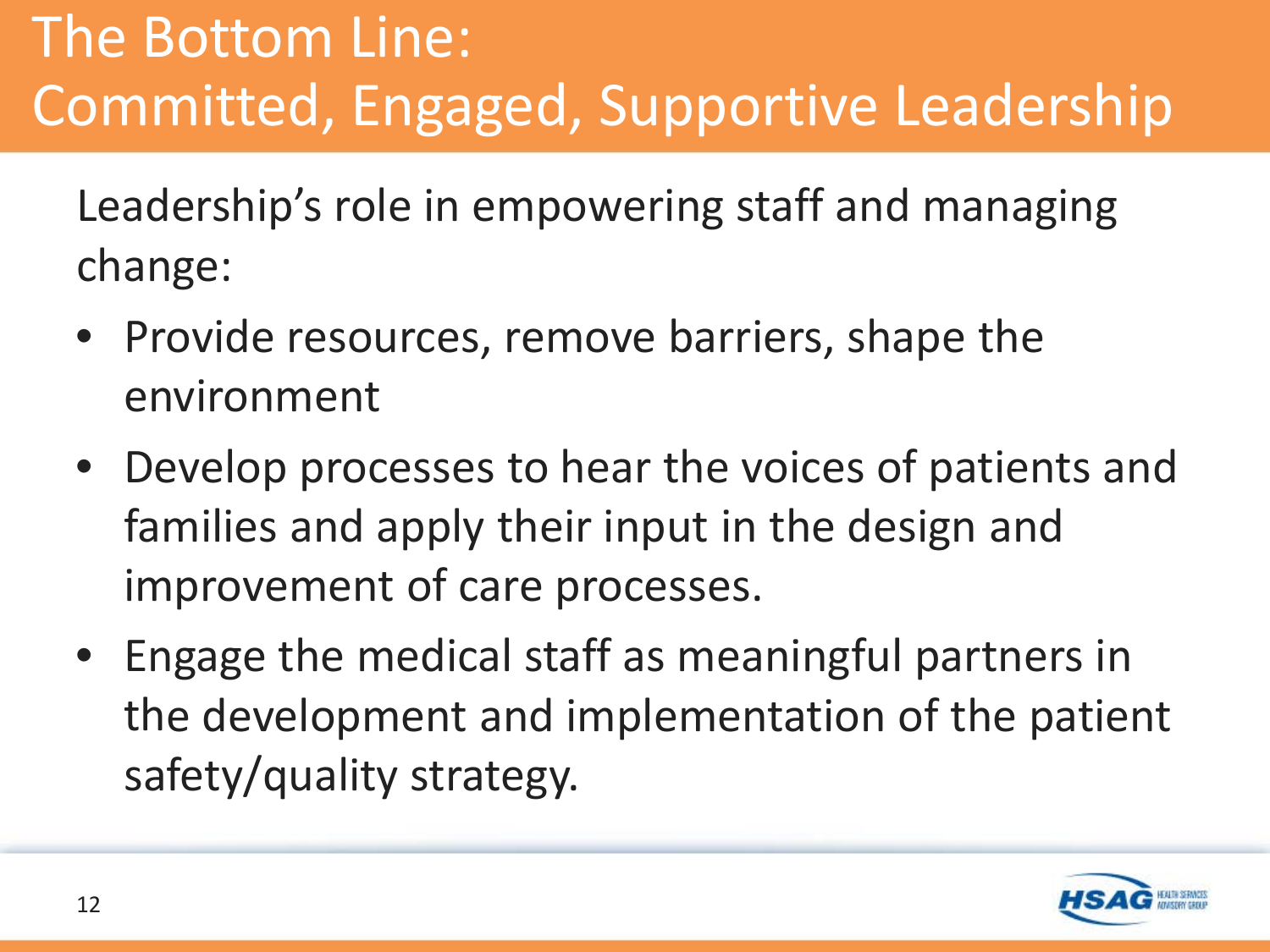

# Open Discussion

#### Questions and Answers



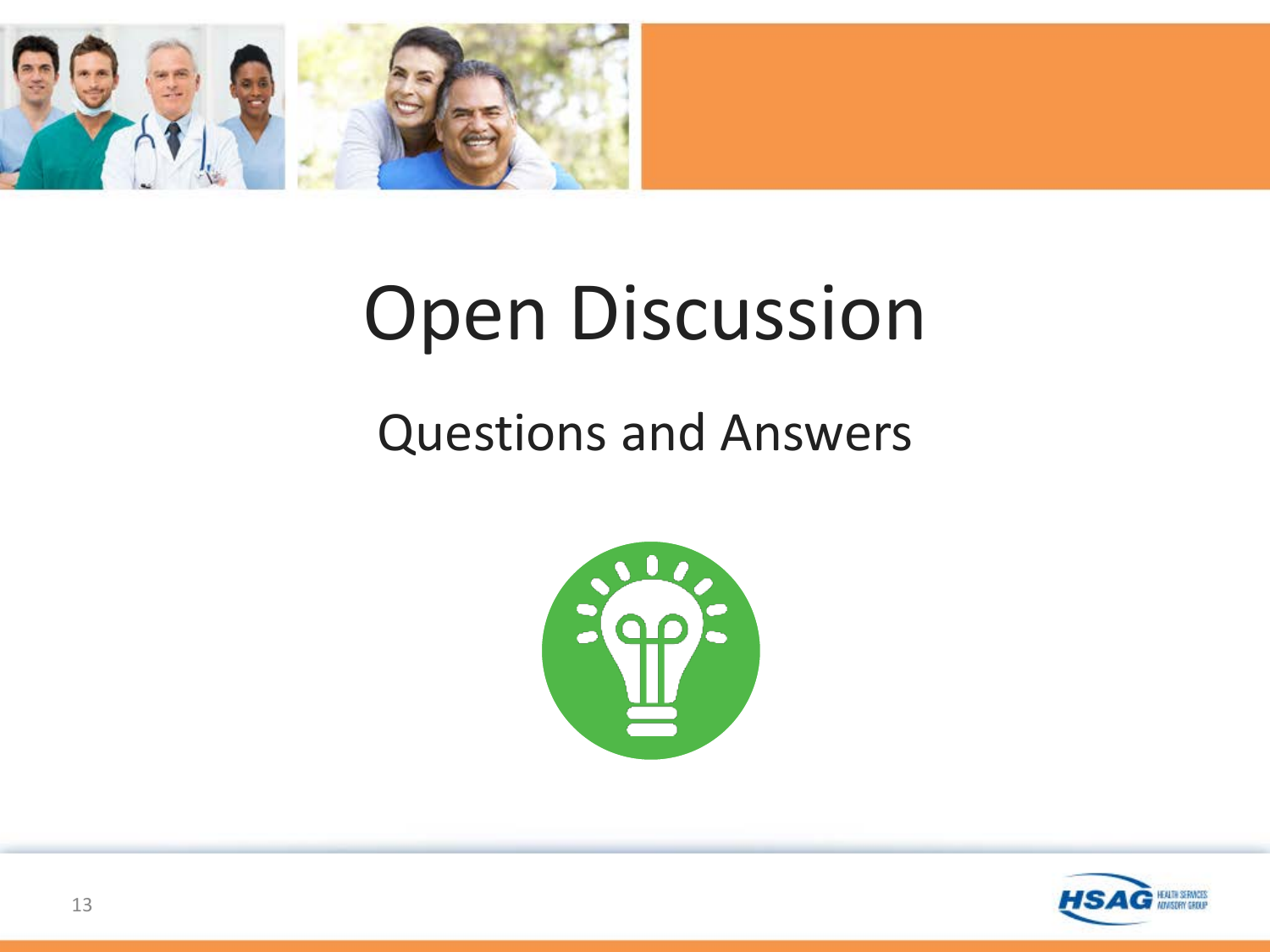

## Thank you!

#### Andrea Silvey, PhD, MSN Chief Quality Improvement Officer **HSAG** asilvey@hsag.com